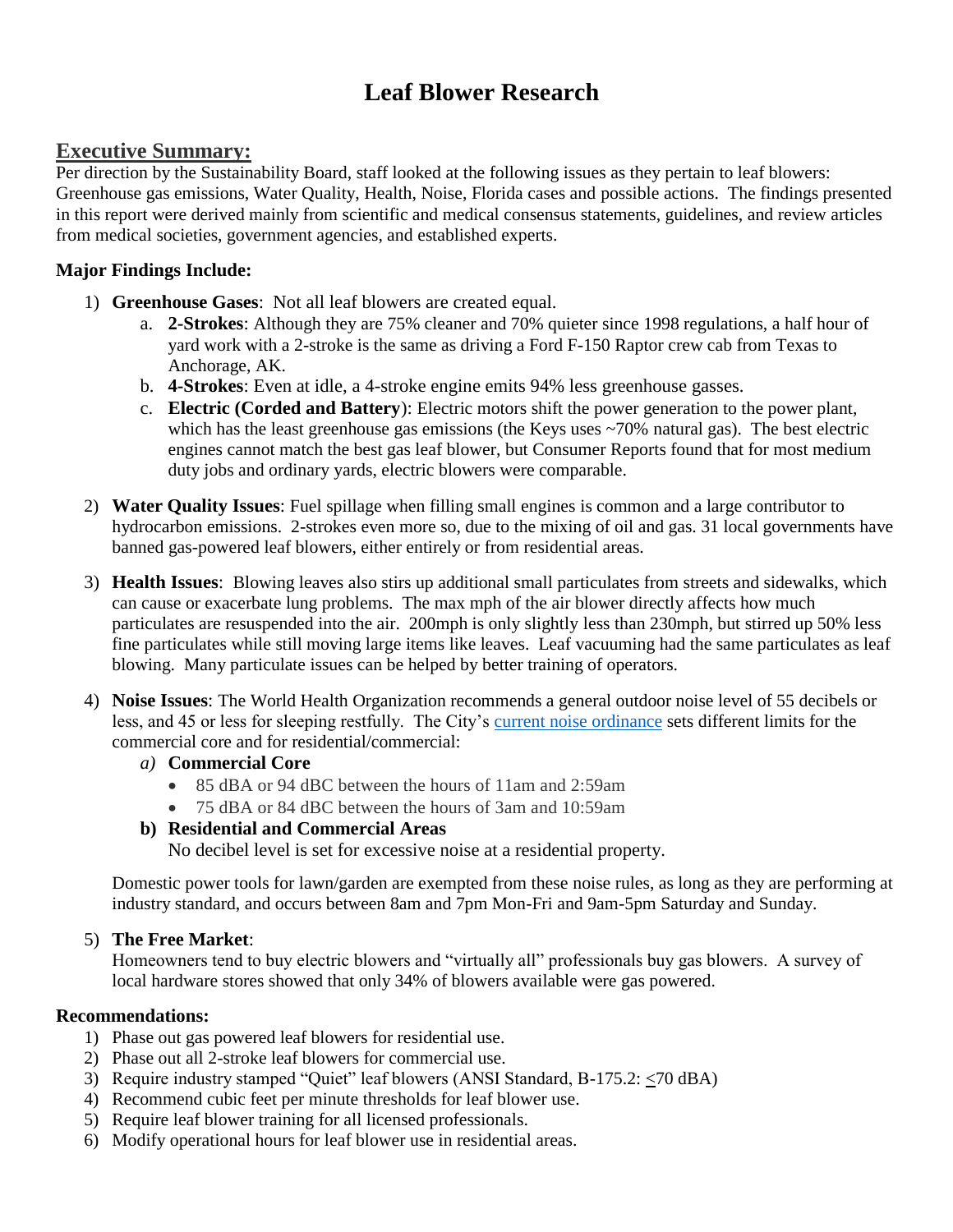# **1) Greenhouse Gas Emissions**

According to the E.P.A., a commercial leaf blower emits 93 pounds per year of air pollutants<sup>1</sup>. But all leaf blowers are not created equal. In this section we look at 2-stroke engines, 4 stroke engines, and battery powered models.

### **A) Gas Powered Engines**

Gasoline powered lawn and garden equipment (Figure 1) is a source of high levels of localized emissions that includes hazardous air pollutants, criteria pollutants, and carbon dioxide<sup>2</sup> (Figure 2).

In California, where higher standards have been shaping the nationwide market, ~77% of these small combustion engines are residentially used in lawn and garden, it nearly ties Commercial use for daily HC and NOx emissions  $(45\% \text{ vs } 36\%).$ <sup>3</sup> Total emissions for SORE consistently comes in 3rd in California only behind total emissions for heavy duty and light duty vehicles.

Lawn mowers and weed eaters constitute a large percentage of GLGE across the nation, but are highly likely more equal to leaf blower ownership/use within the City of Key West.



### **I. 2-Stroke Engines**

Much of the greenhouse gas issue has to do with the two-stroke engine found in many leaf blowers. The twostroke engine is ubiquitous because it is lightweight, compact, and cheaper to make. Cost is a common market driver, making the 2-stroke a popular choice for leaf blowers, lawn mowers, chain saws, chippers, scooters and jet skis.

However, for all their cost and size benefits, 2-stroke engines are very inefficient. Approximately 30% of the fuel the 2-stroke uses does not complete combustion, releasing a number of air pollutants. Carbon monoxide, nitrous oxides and hydrocarbons escape from the engine in large quantities. Many people know of the health effects of carbon monoxide, but the other gases are equally problematic. Both nitrous oxides and hydrocarbons contribute to smog formation. Hydrocarbons can be carcinogenic, and nitrous oxides can cause acid rain.

| <b>Engine Tech Type</b> | HC          | <b>CO</b>   | <b>NOx</b>  | <b>PM</b>   | <b>BSFC</b>  |
|-------------------------|-------------|-------------|-------------|-------------|--------------|
|                         | $(g/hp-hr)$ | $(g/hp-hr)$ | $(g/hp-hr)$ | $(g/hp-hr)$ | $(lb/hp-hr)$ |
| <b>Baseline</b>         | 261.00      | 718,87      | 0.97        |             | 1.365        |
| Phase 1                 | 219.99      | 480.31      | 0.78        |             | 1.184        |
| Phase 2 (with catalyst) | 26.87       | 141.69      | 1.49        |             | 0.822        |

**Table 1. Impact** of regulation on small\*, hand-held, gasoline fueled, two stroke engines

BSFC: Brake-specific fuel consumption; CO: carbon monoxide; HC: hydrocarbon; NOx: nitrogen oxides; PM: particulate matter

\* These emission factors are for engines sized from 0 to 1 hp.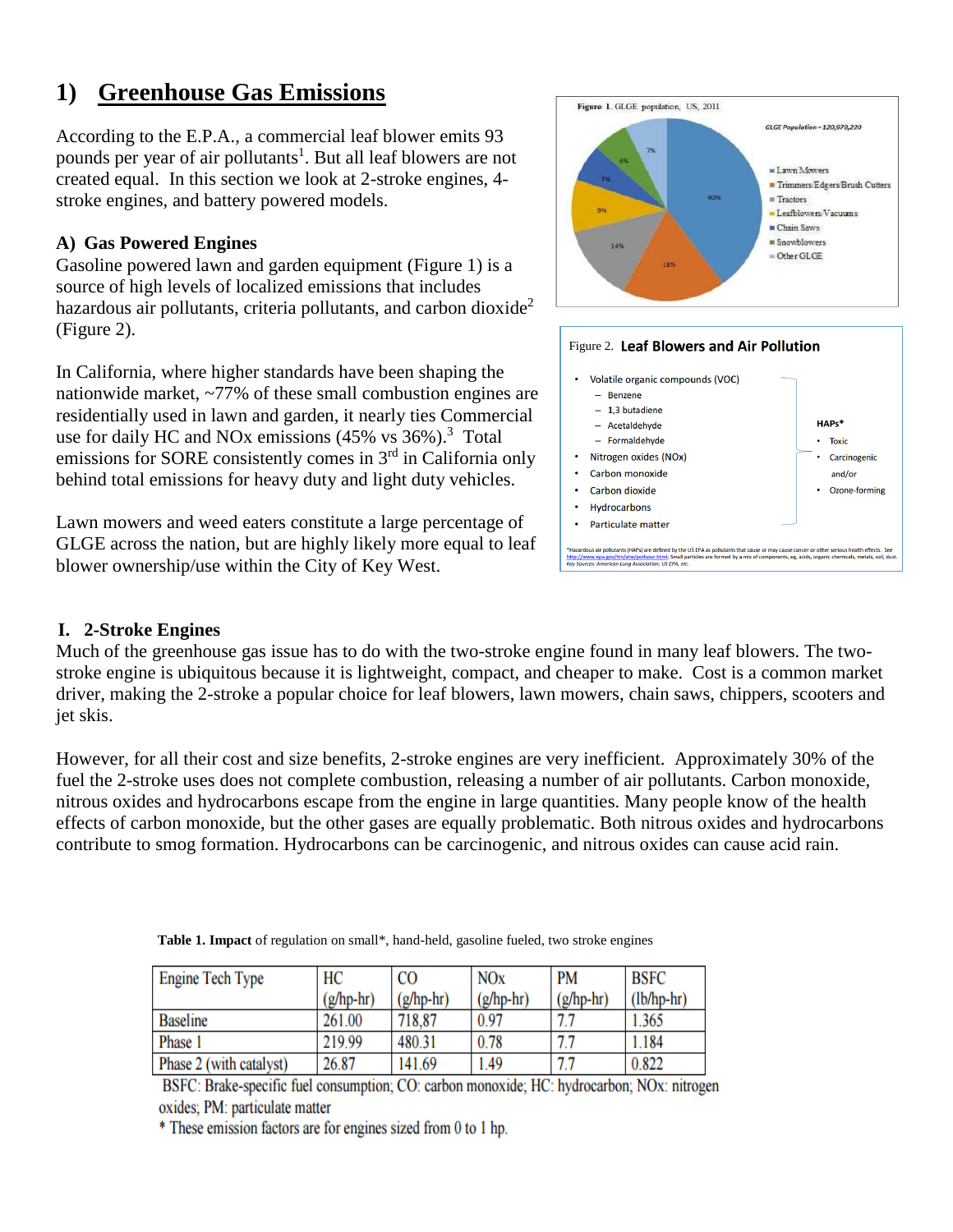The EPA has passed many reforms for 2-stroke engines and they are much cleaner today. Since 1998, manufacturers have reduced emissions by 75 percent and sound by 70 percent. The costs of implementing these environmental measures have made the 4-stroke engine more cost competitive.

Even with these advances, many local governments and states, federal lands<sup>4, 5</sup> and even the countries, have banned two-stroke engines (or at least older model two strokes) in a variety of uses, including personal watercraft, outboard engines and rickshaws. However, in staff's research, no leaf blower ban exists that targets only two stroke leaf blowers.

## **II. 4-Stroke Engines**

Not only are 4-strokes engines are quieter and more environmentally friendly than 2-strokes, increased consumer interest has brought both the size, weight and price closer to that of a 2-stroke. The scooter and personal watercraft markets are predominantly 4-stroke because a growing sector of buyers don't want the hassle of mixing oil in with the fuel.

There is not much research comparing 2-stroke versus 4-stroke emissions for leaf blowers. However, testing in 2011 by the vehicle reviewer Edmunds.com compared the emissions of a 2-stroke Echo and 4-stroke Ryobi leaf blower to make a point about vehicle emissions<sup>6</sup>. The company subjected a Ford F-150 SVT Raptor crew cab and Fiat 500 to laboratory emissions tests alongside the leaf blowers. The four-stroke leaf blower performed significantly better than the two-stroke in most of the categories, but surprisingly worse than the car engines.

Comparing just the leaf blowers, the 4-stroke released less non-methane hydrocarbons and carbon monoxide than the 2-stroke. Even at idle, the 2-stroke released 750% more hydrocarbons than the 4-stroke at full power (Table 2).

At idle and full power, both vehicles released less pollutants than either leaf blower. The two-stroke blower generated 23 times the carbon monoxide and nearly 300 times more non-methane hydrocarbons as the truck (Figure 3). In their words, a half hour of yard work with a two stroke leaf blower is the same as driving the Raptor from Northern Texas to Anchorage, AK (3,887 miles).

In summary, the 4-stroke is better than the 2-stroke, but both run directly on fossil fuels and therefore both still have sizable emissions.

| <b>Table 2.</b> Comparisons | <b>NMHC</b> | ( `( ) |
|-----------------------------|-------------|--------|
| $4$ -stroke – Idle          | 0.077       | 1.822  |
| $4$ -stroke – Full speed    | 0.182       | 3.714  |
| 2-stroke - Idle             | 1.367       | 2.043  |
| $2$ -stroke – Full speed    | 1.495       | 6.445  |



## **III. Electric Powered Engines (Corded &/or Battery)**

Electric motors shift fuel combustion from the device to a power plant. Carbon dioxide is still released, but because power plants are equipped with filters and scrubbers and leaf blowers are not, air pollution is still reduced. Also, in the Florida Keys, our energy mix is cleaner than the rest of the nation, because our primary energy fuel is natural gas (approximately  $70\%$ <sup>7</sup>), which is the cleanest burning of the three primary fossil fuels<sup>8</sup>.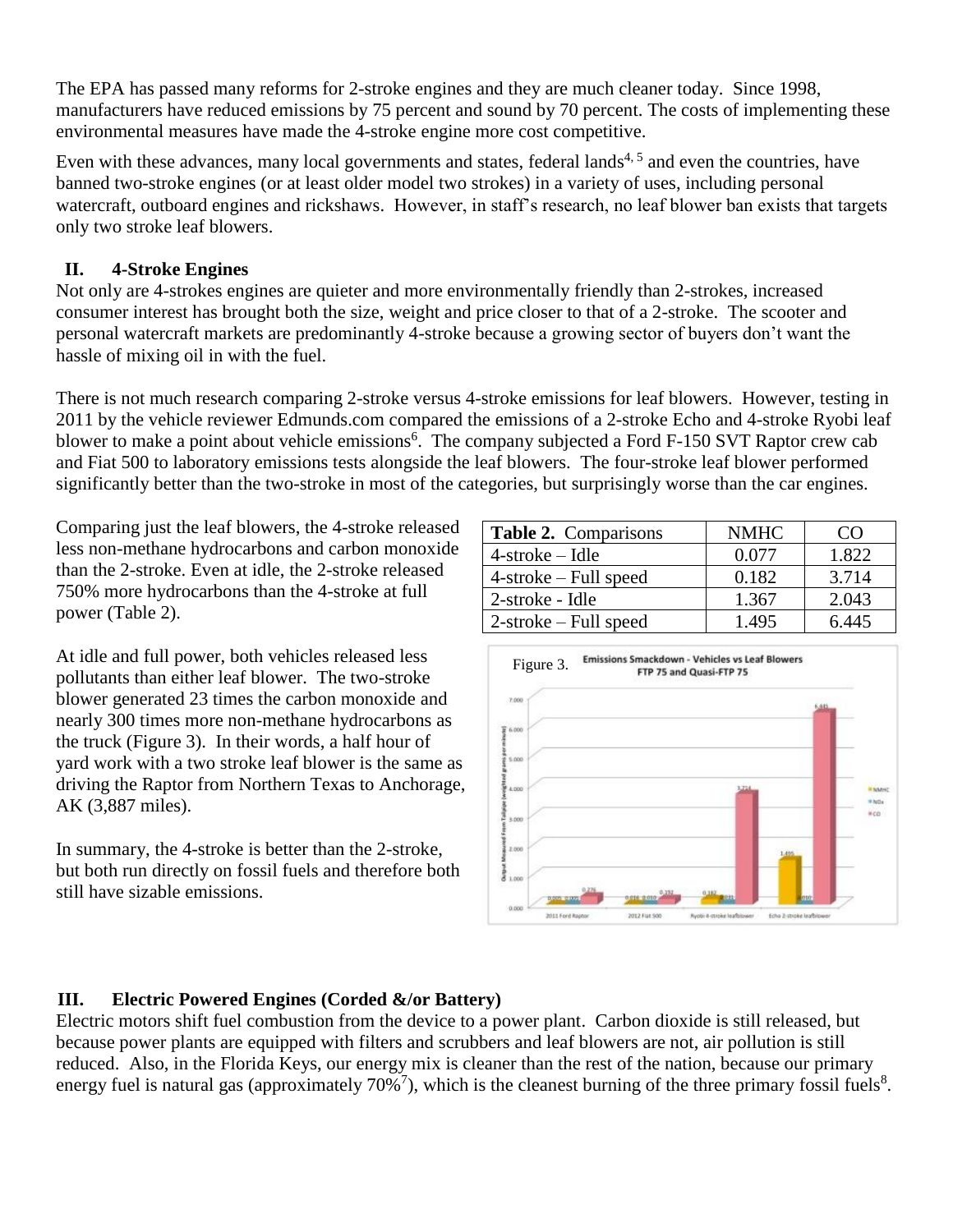This difference is what prompted the South Coast Air Quality Management District, which covers a large portion of southern California, help support the development of the first backpack electric leaf blowers in the early 1990's. Since then, both the corded and battery models have become more available at prices similar to gas powered models.

While these models don't have the same commercial-grade power, they hold their own for most uses. Popular Mechanics tested 8 electric blowers in four different performance tests, and found that although the machines could not match the most powerful gas engine, they performed well in a wide range of medium duty jobs<sup>9</sup>. Consumer Reports also found that electric blowers perform comparably to gas-powered models for ordinary yards, and recommend that residents use electric for any job within 100 feet of a power outlet<sup>10</sup>.

At least 50 local governments have banned gasoline powered leaf blowers, with the bulk of them being from California, which has much stronger emissions regulations. Some bans are for all gasoline leaf blowers, some only banned them from residential areas<sup>11</sup>. Other states with local gasoline powered leaf blower bans include New York, Hawaii and Colorado. The entire Nation of Israel has banned gasoline blowers.

## **2) Water Quality Issues**

The activity of leaf blowing has two different phases that affect water quality: Fueling and Operating.

## **A) Fueling**

The filling of small engines with fuel is very prone to spillage, which is another major cause of hydrocarbon emissions. The U.S. Environmental Protection Agency estimates that 17 million gallons of fuel are spilled each year just in refueling small engines—more than the Exxon Valdez spilled in the Gulf of Alaska accident in 1989. It is estimated that every time a gas leaf blower is filled, approximately 2 ounces of gasoline is spilled. Some states require the use of automatic fuel shut-off containers to reduce fuel spillage.

### **B) Operating**

If all that was being blown was leaves, there wouldn't be as much concern about the effect to our nearshore waters. The waters around Key West are Florida designated as Outstanding State Waters and are part of the Florida Keys National Marine Sanctuary. To that end, the City has very strong stormwater rules to keep nonpoint pollution to a minimum, including restrictions on how yard waste can be stored on the right of way.

## **3) Health Issues**

Using a blower to move leaves also stirs up many other things.

### **A) Community Health**

Arizona legislature passed a Bill (SB1552) in 2007 directing Maricopa County, AZ to adopt and enforce an ordinance restricting leaf blowers in order to reduce their Particulate Matter.<sup>12, 13</sup>

According to the EPA, Particulate matter (PM), also known as particle pollution, is a complex mixture of extremely small particles and liquid droplets.



Image courtesy of the U.S. EFR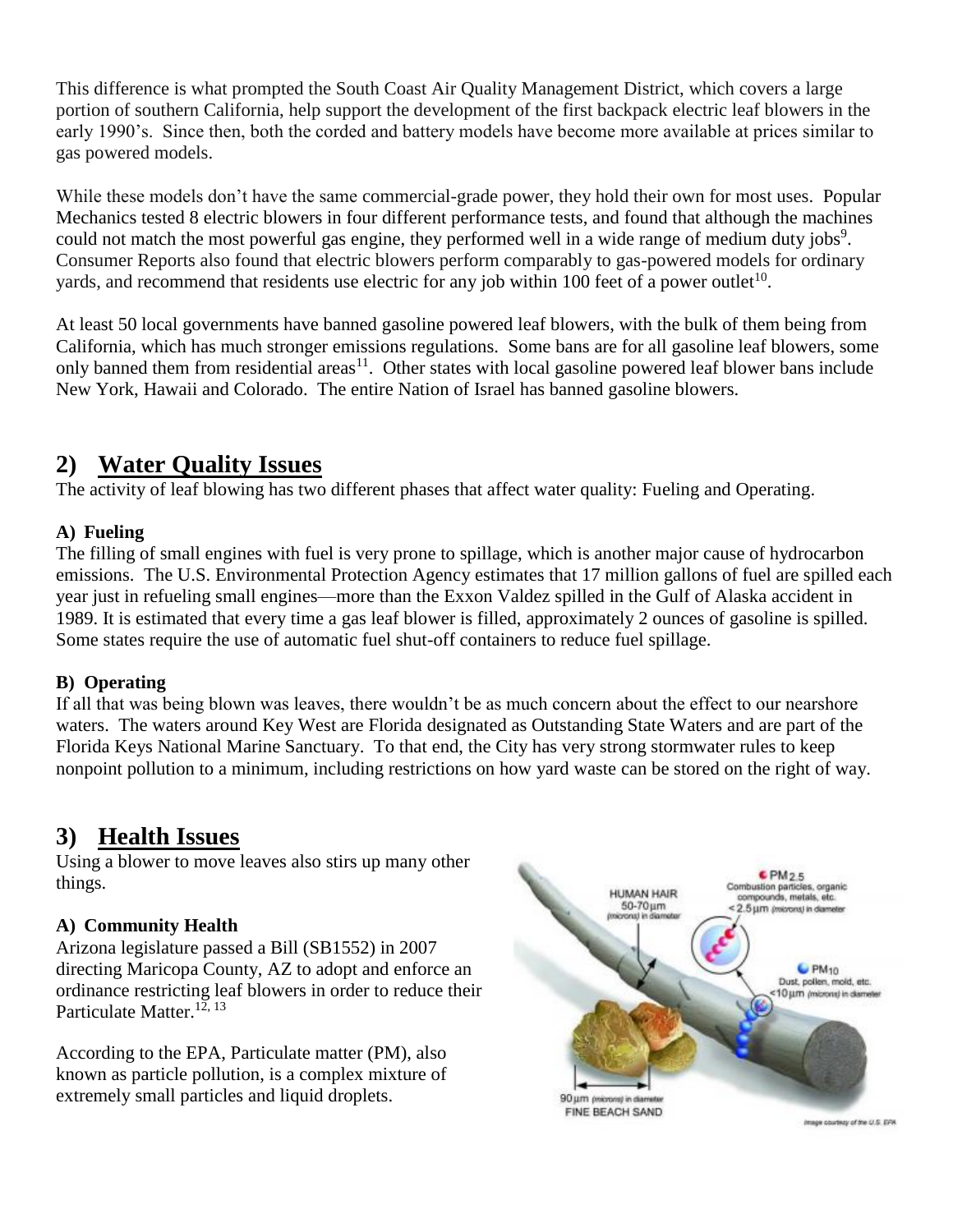These particles come in many sizes and shapes and can be made up of hundreds of different chemicals. The size of particles is directly linked to their potential for causing health problems. EPA is concerned about particles that are 10 micrometers in diameter or smaller because those are the particles that generally pass through the throat and nose and enter the lungs. Once inhaled, these particles can affect the heart and lungs and cause serious health effects<sup>14</sup>. EPA groups particle pollution into two categories:

- PM<sub>2.5</sub> or "Fine particles," such as those found in smoke and haze, are  $\leq$ 2.5 micrometers in diameter and are able to travel deeply into the respiratory tract and worsen medical conditions These particles can come from forest fires, power plants, industries, automobiles and other combustion devices such as gas powered leaf blowers. According to the EPA, roughly one out of every three people in the United States is at a higher risk of experiencing PM2.5 related health effects, especially when being active outdoors<sup>15</sup>.
- PM $_{10}$  or "Coarse particles," are larger than 2.5 micrometers and smaller than 10 micrometers in diameter. They can consist of acids, metals, chemicals, soil particles, and allergens (pollen or mold spores). They are mostly caused by dust resuspension, and are in higher concentrations near roads as well as construction and demolition activities. These are the largest particles that can be easily inhaled, causing or exacerbating lower respiratory tract diseases, such as chronic bronchitis, asthma, pneumonia, lung cancer, and emphysema.
- TSP or "Total Suspended Particles" is a now phased-out measurement of PM that includes all particles less than 100 micrometers. PM<sup>10</sup> has replaced TSP as a better measurement for particulates that can affect health.

The University of California, Riverside did a study of leaf blower PM and TSP as compared to other yard/road cleaning methods<sup>16</sup> (Table 3). It found that just about everything except for raking increased both PM2.5 and PM10. Pushing aside the obvious high numbers associated with of power blowing over packed dirt, it found that power blowing was only slightly higher in PM's as a push broom. Also of interest, that vacuuming of debris had roughly the same PM affect as blowing debris.

| UNIVERSITY of<br>Table 3.                                                    |                         |                                       |                | <b>Emission Factors</b> |            |
|------------------------------------------------------------------------------|-------------------------|---------------------------------------|----------------|-------------------------|------------|
| Riverside                                                                    | Number of               |                                       | <b>PM 2.5</b>  | <b>PM10</b>             | <b>TSP</b> |
|                                                                              | <b>Tests</b>            | Type of Emission Factor Obtained from |                |                         |            |
| Cleaning Action and Surface Cleaned                                          | Performed               | <b>Tests</b>                          | $(mq/m^2)$     | $(mg/m^2)$              | $(mg/m^2)$ |
| Power Blowing or Vacuuming over concrete surfaces                            | 12                      | Average emissions from leaf blowing   | 30             | 80                      | 100        |
| Power Blowing or Vacuuming over asphalt surfaces                             | 21                      | Average emissions from leaf blowing   | 20             | 60                      | 80         |
| Push Broom on Asphalt Surface                                                | $\overline{3}$          | Average emissions from sweeping       | $\bf{0}$       | 20                      | 30         |
| Push Broom on Concrete Surface                                               | 3                       | Average emissions from sweeping       | 20             | 80                      | 110        |
| Raking on Asphalt Surface                                                    |                         | Average emissions from raking         | $\Omega$       | n                       | 0          |
| Raking on Concrete Surface                                                   | 3                       | Average emissions from raking         | $\Omega$       | O                       | 10         |
| <b>Raking Lawn</b>                                                           |                         | Average emissions from raking         | 0              |                         |            |
| Power Blowing Lawn                                                           | 3                       | Average emissions from leaf blowing   |                | $\overline{2}$          | 3          |
|                                                                              |                         |                                       | 9              | 30                      | 50         |
| <b>Power Blowing Gutters</b>                                                 | 3                       | Average emissions from leaf blowing   | 80             |                         |            |
| Power Blowing Packed Dirt                                                    |                         | Average emissions from leaf blowing   |                | 120                     | 160        |
| Power Blowing Cut Grass on Walkway                                           | $\overline{2}$          | Average emissions from leaf blowing   | $\overline{2}$ | 6                       | 9          |
| Breakdown of Emissions by Power Blower Type on Asphalt and Concrete Surfaces |                         |                                       |                |                         |            |
| <b>Flec Blower</b>                                                           | 4                       | Asphalt/CECERT                        | 20             | 60                      | 80         |
| <b>Gas Hand Held</b>                                                         | 3                       | Asphalt/CECERT                        | 10             | 40                      | 50         |
| <b>Gas Backpack</b>                                                          |                         | Asphalt/CECERT                        | 20             | 60                      | 80         |
| Elec Blower-Vac Mode                                                         | $\overline{\mathbf{3}}$ | Asphalt/CECERT                        | 40             | 120                     | 150        |
| Elec.Blower-Vac Mode - bag full                                              | 3                       | Asphalt/CECERT                        | 20             | 70                      | 90         |
| <b>Flec Blower</b>                                                           |                         | Asphalt/Kearney                       | $\Omega$       | 20                      | 30         |
| Elec.Blower                                                                  | 3                       | Concrete/CECERT                       | 40             | 130                     | 170        |
| <b>Gas Hand Held</b>                                                         | 3                       | Concrete/CECERT                       | 10             | 40                      | 50         |
| <b>Gas Backpack</b>                                                          | 3                       | Concrete/CECERT                       | 30             | 70                      | 70         |
| Elec Blower-Vac Mode                                                         | <br>3                   | Concrete/CECERT                       | 30             | 80                      | 90         |
|                                                                              |                         |                                       |                |                         |            |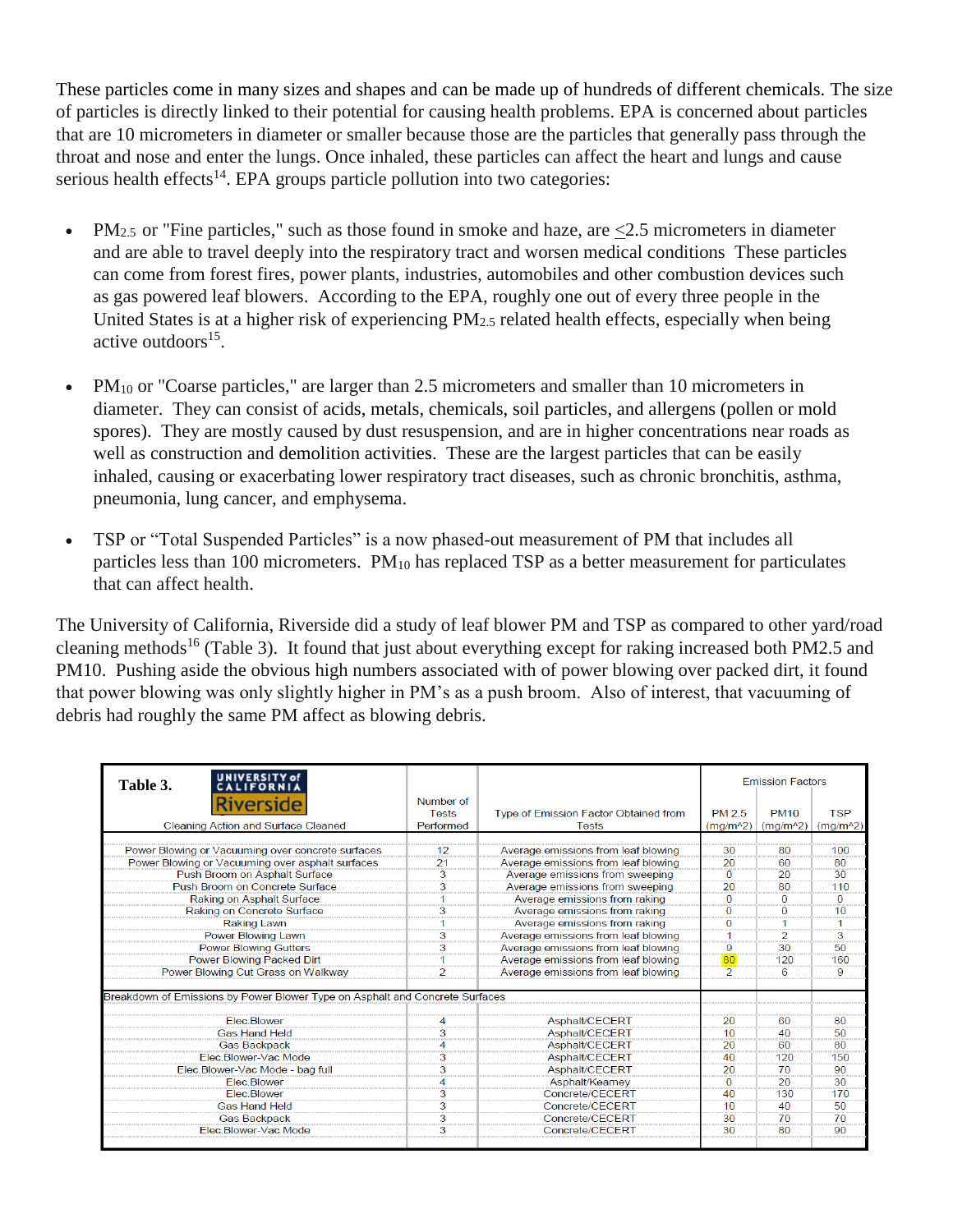**Right Sizing:** The authors cautioned that some differences may have been based on the particular model used, and when staff looked into this, the electric blower used had 48% more power (measured in maximum air velocity) than the gas backpack model and 15% larger than the gas handheld model. When adjusted for power, the results read a bit differently (Table 4). In light of this, from a health aspect, it may be worth considering limiting the maximum air velocity.

**Table 4.**

| Max Air Velocity                                  | PM2.5 | <b>PM10</b> | <b>TSP</b> |
|---------------------------------------------------|-------|-------------|------------|
| 155mph blower<br>(gas backpack)                   | 20    | 60          | 80         |
| 200 mph blower<br>(gas handheld)                  | 10    | 40          | 50         |
| 230 mph blower<br>(electric handheld)             | 20    | 60          | 80         |
| 230 mph vacuum – full bag<br>(electric handheld)  | 20    | 70          | 90         |
| 230 mph vacuum – empty bag<br>(electric handheld) | 40    | 120         | 150        |

**Vacuum vs Blower**: One aspect of leaf blower regulation that had been favorably raised is the switch from blower to vacuum. One beneficial aspect of vacuuming is the actual collection of debris rather than pushing the problem around. Another beneficial aspect is the ability to compost the debris if it is all organic.

Unfortunately, based on the study, it shows that the exact same model, when used on vacuum setting creates almost double the PM, at least until the bag is full. This may have to do with the actual material and/or craftsmanship of the vacuum bag. There may have been changes to regulations on vacuum bag standards since this UCR report in 2005.

## **B) Worker Health**

Commercial operators of leaf blowers are the most at risk to both particulates and noise. Most of these hazards can be mitigated by proper use the equipment and proper wearing of personal protective equipment (PPE).

Commercial grade leaf blowers are favorites for large areas, cited for being very efficient tools that help reduce personnel injuries (mainly repetitive stress from raking and sweeping large areas). Studies have shown that rakes and brooms can take eight to 12 times longer to do the same work as leaf blowers, and still stir up the same amount of particulates as blowers. The City of Key West's Community Services crews use leaf blowers in the Duval commercial core area every morning and in residential area right of ways during working hours on a periodic basis.

Common training for proper leaf blower handling includes<sup>17</sup>

- I. Proper PPE
- II. Consideration of Bystanders and Adjoining Property
- III. Know Your Local Noise Ordinances
- IV. Operate at Appropriate RPMs
- V. Don't operate more than one blower at a time
- VI. Minimize Dust
- VII. Never use to move dusty materials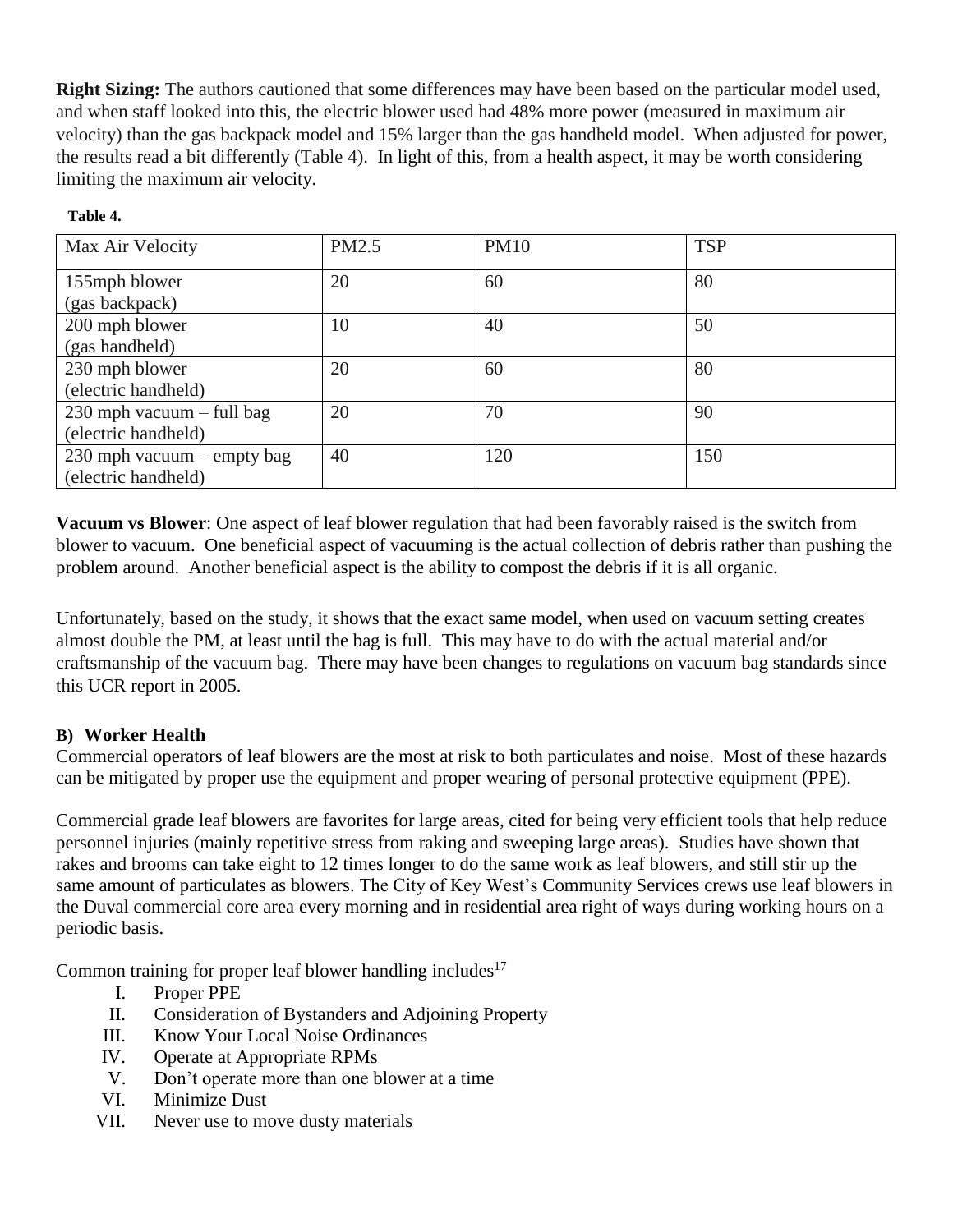The State of Florida already requires a certification for landscape professionals, called Green Industries Best Management Practices. Research should be done to see if a commercial training in leaf blower use it could be rolled in with the class through the Monroe County Extension Service.



## **4) Noise Issues**

Noise is usually the primary complaint against leaf blowers. The U.S. EPA says noise degrades quality of life by impairing communication and social interaction; reducing the accuracy of work, particularly complex tasks; and creating stressful levels of frustration and aggravation that last even when the noise has ceased<sup>18</sup>. Excessive noise has been implicated in higher heart-attack rates, gastrointestinal disturbances, sleep problems, social discord and psychological problems.



The World Health Organization recommends a general outdoor noise level of 55 decibels or less and 45 or less for sleeping restfully. The Occupational Safety and Health Administration (OSHA) has determined that decibel levels above 85 cause permanent hearing loss.

Luckily, noise complaints and localized bans have driven decibel levels down. In 2000, Echo came up with the first "Quiet" leaf blower, that had a 75% reduction in noise, and became the benchmark to measure by\*. Over the last decade, a standard has been created, ANSI B175.2, that allows leaf blowers to certify and label themselves as "Quiet", or <65 dBA at 50 feet. For worker safety, however, those models still usually measure 85 dBA at the users distance.

In 2010, Consumer Reports tested more than 50 models for noise and performance<sup>10</sup>, and found that while all leaf blowers are not created equal, many on the market then did achieve the "quiet" standard. The other major recommendation was that residents should use electric for any job within 100 feet of a power outlet.

Rather than an outright ban, many local governments have enacted ordinances with a 65 dBA maximum for residential areas, and use it to regulate all noise:

- State of New Jersey
- State of Minnesota
- Tampa, FL
- New York City , NY
- Flower Hill, NY
- Chicago, IL
- Provo, UT
- Gloucester, MA
- Montgomery County, MD
- Rockville, MD
- Chevy Chase, MD
- College Park, MD
- Staunton, VA
- Richmond, VA
- Loudoun County, VA
- City of Portland, Oreg
- Cities in California  $(30+)$

*\*Sound is measured in Micro Pascal's and then converted into decibels. For every 6 dBA change, the sound level measured in Micro Pascal's either increases by a factor of 2 or decreases by half. In other words, 71 dB(A) is twice as loud as 65 and 77 dB(A) is twice as loud as 71. Seventy-seven dB(A) is therefore four times as loud as 65.*